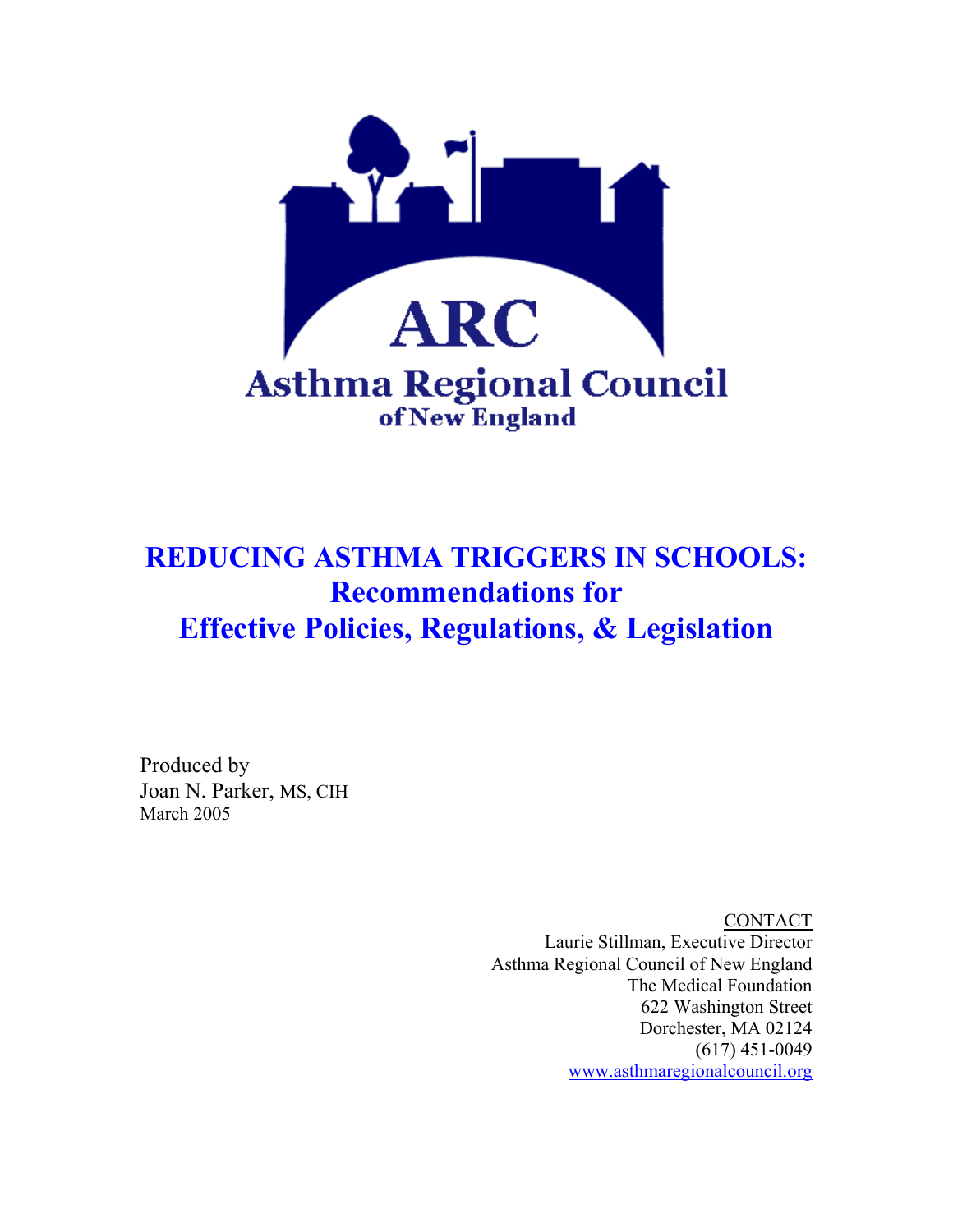#### **REDUCING ASTHMA TRIGGERS IN SCHOOLS: Summary Recommendations for Effective Policies, Regulations, & Legislation**

#### **VENTILATION**

- At a minimum, comply with the air supply specifications contained within ASHRAE Standard 62, with updates to reflect changes in the standard.
- Provide a minimum of 20 cubic feet per minute of outside air for each occupant, with a greater quantity of air in areas that require more dilution.
- Provide a minimum of 25% outside air.
- Provide a minimum of ten air changes per hour.
- Develop/reference a checklist for inspecting and troubleshooting the HVAC system.
- Use/install local exhaust ventilation for areas where the use or storage of hazardous materials prevents dependence upon dilution ventilation for control of the hazards.
- Locate outside air intakes away from any potential sources of contamination.
- Locate exhaust vents to prevent exposure of school occupants to potential sources of contamination.

#### **MAINTENANCE**

- Develop/use a standardized maintenance program for the HVAC system and implement it on a regular basis.
- Develop and implement a routine maintenance program, emphasizing cleaning of occupied areas, using methods that minimize particulate in the air.
- Develop and implement a protocol for water damage, including inspection criteria and schedules, immediate response, and remediation.
- Record and maintain details of maintenance activities.
- Develop and implement a protocol for responding to reports of health problems or conditions that may be related to indoor air quality.
- Develop, implement, and document training for maintenance personnel.

#### **CHEMICALS AND PRODUCTS**

- Compile a list of chemicals and potentially hazardous materials in use or in storage in all school buildings.
- Develop a protocol for managing and disposing of materials that are hazardous, out of date, or no longer used.
- Develop a list of materials that are not to be used or stored in any school building, on the basis of health, safety, and environmental concerns.
- Use the least toxic materials and develop concentration limits.

#### **DESIGN, CONSTRUCTION, AND RENOVATION**

- Design, construction, and renovation should reflect the most stringent standards at the time of the work.
- Comply with CHPS<sup>\*</sup> standards in the design of schools.
- Use SMACNA<sup>\*\*</sup> Guidelines when performing construction in occupied buildings.

\* Collaborative for High Performance Schools \*\* Sheet Metal & Air Conditioning Contractors National Assoc.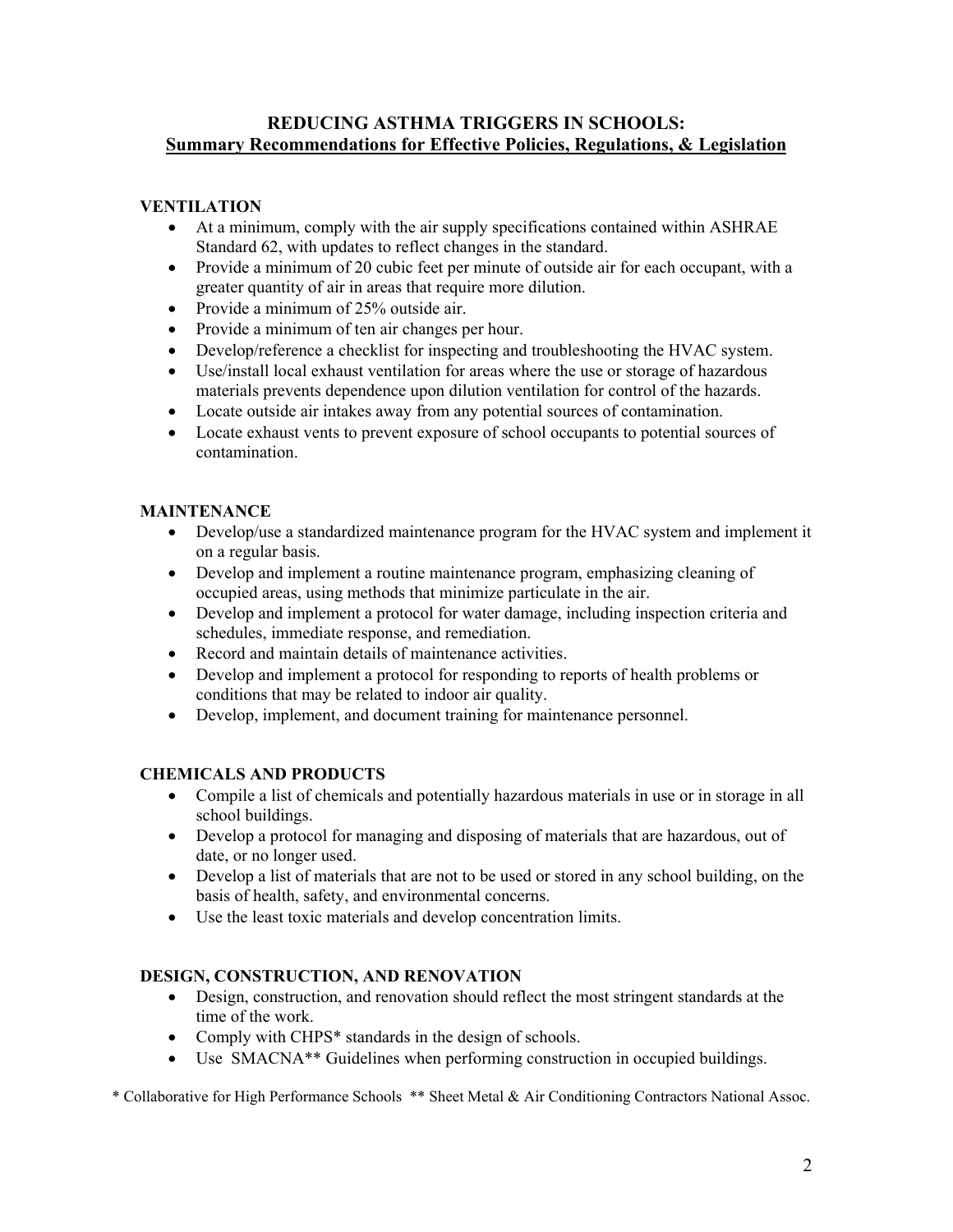# **REDUCING ASTHMA TRIGGERS IN SCHOOLS: Full Recommendations for Effective Policies, Regulations, & Legislation**

**Produced by Joan N. Parker, MS, CIH, for the Asthma Regional Council (ARC) May 2005** 

# **Overview**

#### **INTRODUCTION**

According to the National Center for Health Statistics, 31 million Americans surveyed in 2001 were diagnosed at some point in their lives with asthma. Children have been particularly severely affected: asthma is the most common chronic childhood disease and one of the leading causes of school absenteeism. Indeed, a recent survey conducted by The National Association of School Nurses found that asthma is more disruptive of school routines than any other chronic condition, with more than a third of nurses having to respond to an acute asthma episode at least 11 times in the last school year. Asthma is also common among teachers, an indication that the school building environment may be associated with asthma prevalence in all occupants of school buildings.

Children are particularly sensitive to environmental pollutants, which are more concentrated in indoor air environments than in outdoor environments. Schools are a significant source of indoor air pollutants and children spend a large portion of their lives in these buildings. Yet little research has been conducted that addresses the causal relationship between asthma and specific levels of indoor pollutants, particularly mold, fungi, and bacteria.

By and large, indoor air quality is not controlled in schools in a way that minimizes exposures that cause or aggravate asthma. While there are few laws that specifically limit indoor air pollutants in schools, there are laws that outline or mandate practices that can effectively control exposures. This report provides concise recommendations for laws and regulations that control and, ideally, prevent indoor air quality problems, with the goal of reducing the occurrence and severity of asthma and other respiratory diseases.

### **METHODOLOGY**

Indoor air quality laws and regulations for schools were reviewed to determine which states provide some good models for protecting students and staff. No state has a completely ideal regulatory package. Therefore, what is presented here is a compilation of recommendations based on the best laws in several states. These recommendations come mainly from those states with the best overall structures, but certain aspects of other states' laws have been incorporated if they appeared to be particularly innovative, protective, or synergistic with the laws from the model states. Some of the recommendations are not taken directly from existing laws; rather they are suggested as improvements to them.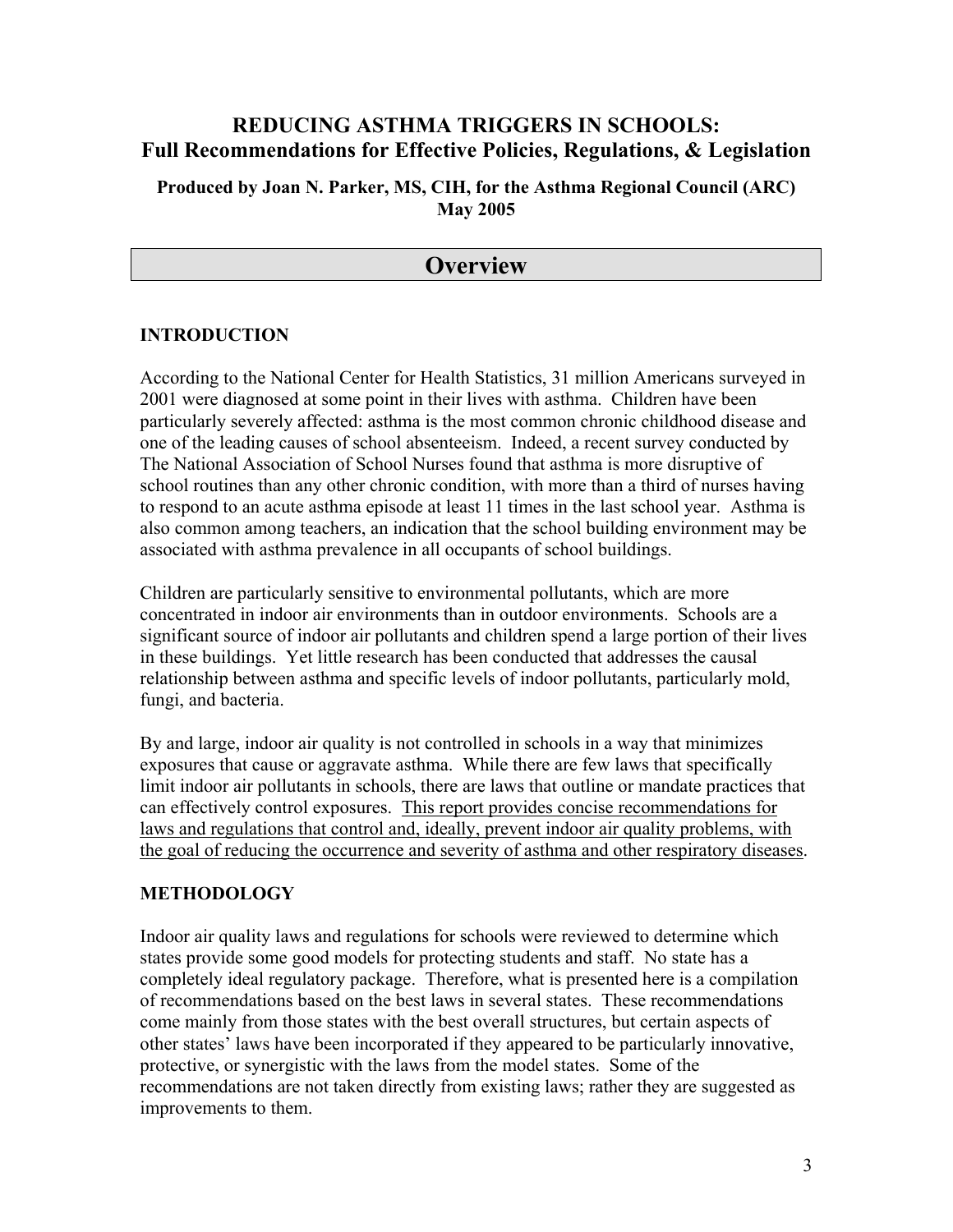While these recommendations are aimed at prevention and control of asthma, it may be beneficial to consider other health effects caused by exposure to indoor air pollutants, such as allergic reactions, including skin and eye irritation, and other respiratory conditions, including hypersensitivity pneumonitis and reactive airway disease. These conditions may indicate exposures that also have the potential to cause or aggravate asthma. Therefore, recommendations are not limited to controls that only prevent exposure to known asthmagens.

In addition, it is important to expand the generally accepted view that mold and other microbiologicals are the only indoor air pollutants in schools responsible for causing or aggravating asthma. Other potential causes include volatile organic compounds, such as solvents in cleaning and art supplies, and particulate matter, such as diesel exhaust, dust, and by-products of construction and renovation work.

The recommendations that follow are broken down into the main technical areas that relate to minimizing indoor air pollution in schools. These areas include:

- 1) maintenance of buildings;
- 2) ventilation systems;
- 3) design, new construction, and renovation; and
- 4) chemicals and other materials, including their purchase, storage, disposal, and safe use.

For each of these areas, the most important elements that address asthma are summarized and sample language from effective state laws is quoted or cited. For an excellent comprehensive review of all states' indoor air quality laws, see the Environmental Law Institute's research report, "Healthier Schools: A Review of State Policies for Improving Indoor Air Quality."<sup>1</sup> In addition the National Association of State Boards of Education (NASBE) has released a new on-line publication, "Issue Brief: Summary and Analysis of State Policies on Asthma Education, Medications, and Triggers."<sup>2</sup> This 20-page issue brief synthesizes current state policies addressing various asthma-related topics that NASBE has collected in its state school health policy database. Among the topics addressed are asthma education, identification of students with asthma, administration of medications by school staff, self-administration of medications, tobacco-free schools, air quality, pest control, and other environmental health policies.

The recommendations presented here differ from the documents cited above in that they not only reference model laws, but they include suggestions for improving upon those laws. In making these recommendations, consideration has been given to cost effectiveness, to long-range benefits, and to avoiding conflict with existing laws or standards for environments other than schools.

 $\overline{a}$ <sup>1</sup> Available from the Environmental Law Institute's website at

http://www.elistore.org/reports\_detail.asp?ID=10925<br><sup>2</sup> http://www.nasbe.org/HealthySchools/States/State\_Policy.html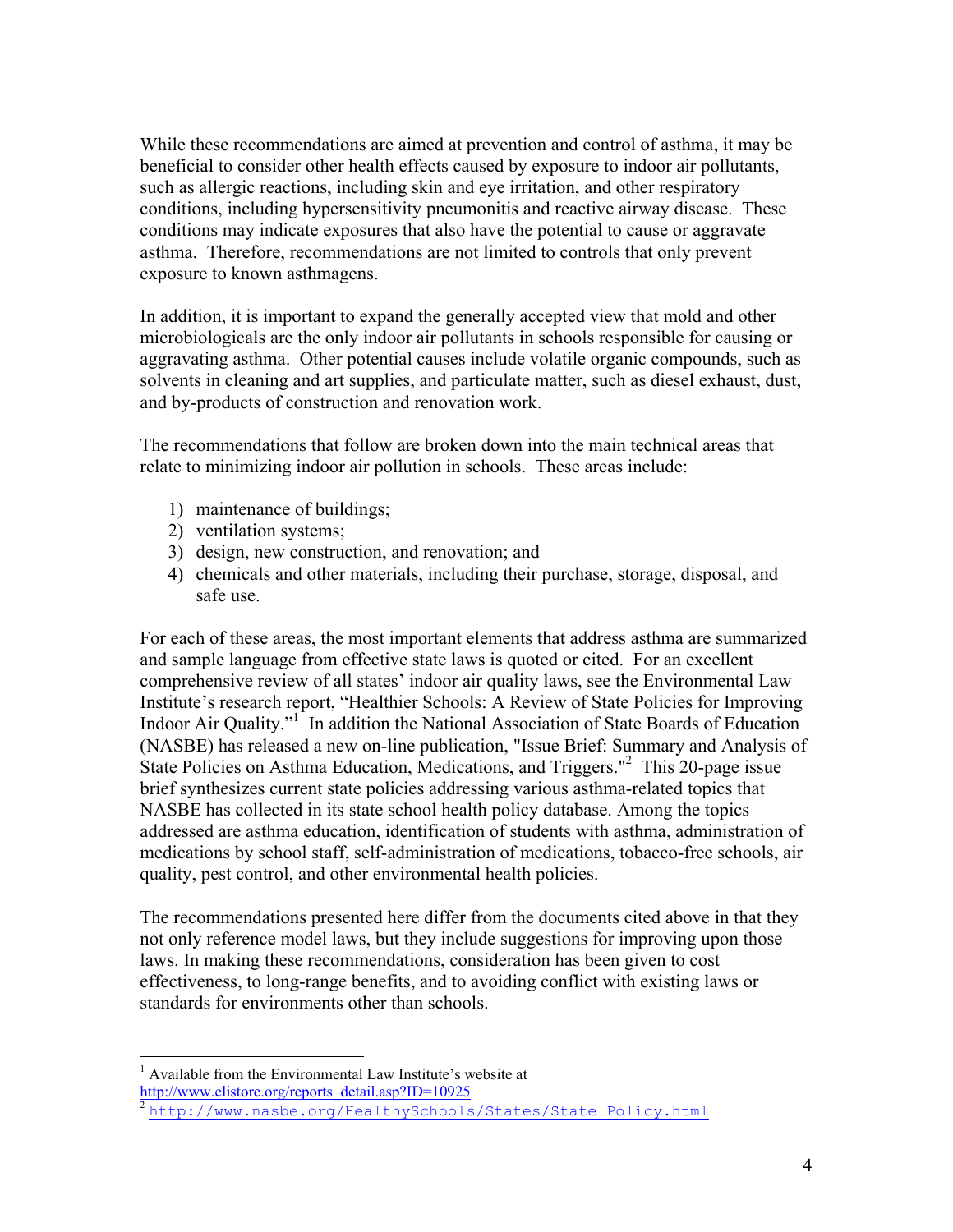# **Recommendations**

### **I. VENTILATION SYSTEMS**

Any indoor air quality law must require that schools adhere to minimum ventilation standards. The most efficient way to prevent the build-up of indoor air pollutants, apart from complete source elimination, is through effective ventilation. A good ventilation system must function properly, and must comply with minimum standards established by state building codes or, in this case, laws designed to reduce exposure to asthmagens in schools.

Many state laws require compliance with the specifications of Standard 62, titled "**Ventilation for Acceptable Indoor Air Quality**,"<sup>3</sup> which is prepared and routinely updated by the American Society for Heating, Refrigeration, and Air Conditioning Engineers, Inc. (ASHRAE). This standard is not a legal requirement, but it can be incorporated into law. The state of Maine, for example, requires that Standard 62 be applied to all buildings occupied by state employees.<sup>4</sup> This requirement should be altered to include and to specifically apply to all school buildings. In addition, the law should make clear that the schools' ventilation systems must comply with the ASHRAE standard that is or was current at the time the ventilation system was installed or renovated.

Minnesota goes further and requires certification that, for any new or extensively renovated facility, the HVAC system "will meet or exceed code standards; will provide for the monitoring of outdoor airflow and total airflow of ventilation systems; and will provide an indoor air quality filtration system ..." that meets the most updated standard.<sup>5</sup>

What is most crucial, however, is that certain specific minimum standards for ventilation be clearly established. For example, each school should provide a **minimum of 20 cubic**  feet per minute of outside air for each occupant<sup>6</sup> of any room in the school. More should be provided in certain areas, such as rest rooms, lockers, and kitchens, where additional dilution is important. The air supplied to each occupant should consist of a minimum of 25% outside air<sup>7</sup>. Recirculating more than 75% of the total air will result in an excessive build-up of any contaminants in the air.

The **total amount of air available per person** is as important as the proportion of outside air. Increasing the total amount of air increases the rate of removal of

<sup>&</sup>lt;sup>3</sup> American Society of Heating, Ventilating, and Air Conditioning Engineers Standard 62 entitled "Ventilation for Acceptable Indoor Air Quality" (available only by purchase from ASHRAE: www.ashrae.org)

http://janus.state.me.us/legis/statutes/5/title5sec1742.html<br>www.revisor.leg.state.mn.us/stats/123B/71.html

<sup>&</sup>lt;sup>6</sup> Recommended by the Occupational Health Program within the Massachusetts Department of Occupational Safety

 $7$  Recommended by the Occupational Health Program within the Massachusetts Department of Occupational Safety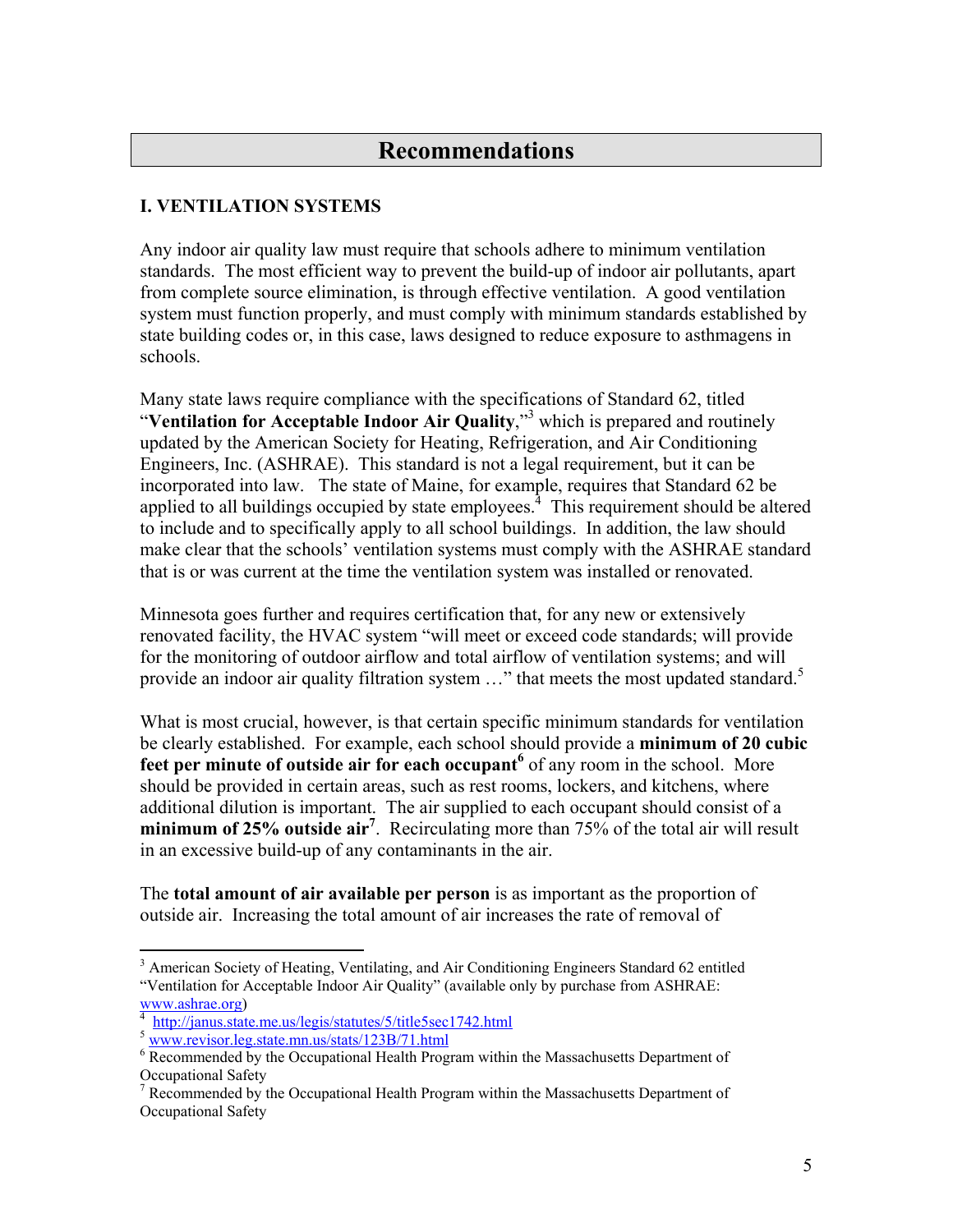contaminants through the room's exhaust system. Each room or area should undergo a **minimum of ten full air changes per hour<sup>8</sup> .** 

HVAC or related systems should be able to provide a range of **30-60% relative humidity**. Levels over 70% are conducive to microbial growth and levels under 30% are drying and may increase sensitivity to irritants in the air.

HVAC systems should be **operated continuously during all hours of occupation** so that before- and after-school activities don't take place in unhealthy environments. Most states recognize that some exceptions to this requirement will be necessary and must be stated. For example, most states drop the requirement for ventilation during scheduled maintenance and emergency repairs.

Ventilation systems should be **routinely inspected** to ensure proper functioning and to facilitate maintenance, which is covered in another section of this report. California's standards for workplaces require that HVAC systems be inspected at least annually and that inspections and maintenance of the HVAC system be **documented in writing**, listing the name of the individual inspecting and/or maintaining the system, the date of the inspection and/or maintenance, and the specific findings and actions taken. The state further requires that the records be kept for at least five years, available to employees upon request.<sup>9</sup>

To further increase the effectiveness of this requirement, the law should reference a straightforward checklist for inspecting the HVAC system. Minnesota has developed an operations and maintenance manual for such a purpose. While the manual is still in draft form, it can be used as a reference for developing criteria for ventilation system inspections.<sup>10</sup>

In addition to general ventilation systems, which do no more than dilute contaminants in the air, **local exhaust systems** are necessary to remove recognized chemicals and toxins in certain areas of known risk. Examples of areas that should be equipped with systems to remove hazardous gases and particulates without recirculation of air include chemistry and biology labs, art classrooms and facilities, autobody and mechanical shops, and areas in which cleaning and maintenance products are stored. Auto body shops are particularly hazardous because of their use of isocyanates, which can aggravate existing asthma and can cause asthma in individuals with no history of the disease. An indoor air quality law should reference or include the specifications contained in **workplace standards** on local exhaust ventilation. California's general industry safety orders that cover dusts, fumes, mists, vapors, and gases<sup>11</sup> serve as a good reference.

<sup>&</sup>lt;sup>8</sup> Recommended by the Occupational Health Program within the Massachusetts Department of Occupational Safety<br><sup>9</sup> http://www.dir.ca.gov/title8/5142.html

<sup>&</sup>lt;sup>10</sup> www.health.state.mn.us/divs/eh/indoorair/schools/plan/appdxf.pdf <sup>11</sup> www.dir.ca<u>.gov/title8/5143.html</u>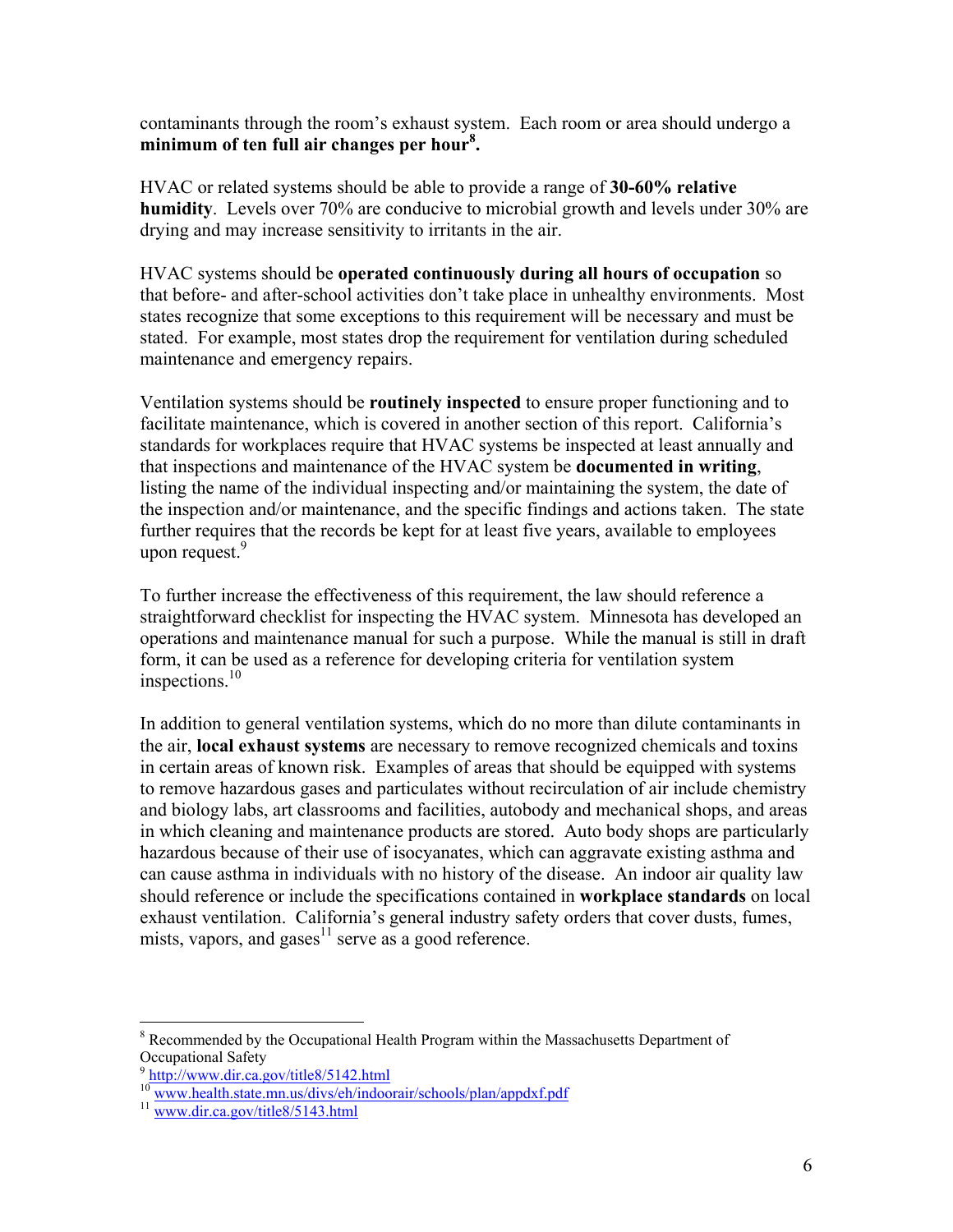Fume hoods are a form of local exhaust ventilation and should conform to the most recent version of the American National Standard for Laboratory Ventilation<sup>12</sup>. Testing methods to determine compliance should follow the ASHRAE Method of Testing Performance of Laboratory Fume Hoods.<sup>13</sup> Fume hoods should be on at all times and should never be used to store hazardous or toxic chemicals.

The preceding recommendations are of a technical nature, but some common sense recommendations are also in order. For example, it is crucial that the **outside air intakes for ventilation systems** be located away from any possible contaminants,<sup>14</sup> such as parking lots, areas where fuel burning equipment is operated, trash containers, outdoor painting applications, or exhaust from other areas within the building, such as cafeterias laboratories, janitors' closets, and trade shops. In addition, all vents that **exhaust air from hazardous areas** should be located so that the contaminated air does not re-enter the building or expose students or school personnel when they are outside the building. To ensure the effectiveness of the above recommendations, the system should be regularly inspected and repaired, maintained, and updated.

### **II. MAINTENANCE**

A well-designed and properly functioning ventilation system is critically dependent upon effective building maintenance. In addition, maintenance and cleaning can significantly reduce the opportunities for exposure to respiratory hazards. A conscientious *routine maintenance* program will decrease the need for *emergency maintenance* and repairs, thereby reducing the duration of exposure and eliminating unanticipated costs for such emergency work.

Most states require maintenance of *ventilation* systems in school buildings, but often fail to require routine maintenance that also addresses the *broader areas*, such as proper and frequent cleaning of buildings, that can prevent or reduce indoor air quality problems. Many laws also fail to specify a schedule or particular criteria for such maintenance.

Vermont law<sup>15</sup> requires that a **model policy** be implemented, to include the "compilation" of a recommended maintenance schedule and checklist for the school, summarizing when and how maintenance of heating and ventilation systems should occur." This law could be improved by listing the specific criteria for maintenance and schedules, perhaps by referencing and requiring compliance with ASHRAE's Standard  $62^{16}$  or the EPA's "Tools for Schools"<sup>17</sup>. This section of the law should clarify whether or not the maintenance is mandatory and should clearly include all phases of maintenance in addition to the HVAC system.

<sup>&</sup>lt;sup>12</sup> ANSI/AIHA Z9.5 1992 at www.ansi.org

<sup>&</sup>lt;sup>13</sup> ASHRAE 110-1995 or most recent at www.ashrae.org<br><sup>14</sup> As per ASHRAE Section 5.4 (see footnote 2)<br><sup>15</sup> www.leg.state.vt.us/DOCS/2000/ACTs/ACT125.html Section 3(a) and Section (b)(3)

 $16$  American Society of Heating, Ventilating, and Air Conditioning Engineers Standard 62 entitled

<sup>&</sup>quot;Ventilation for Acceptable Indoor Air Quality" 17 http://www.epa.gov/iaq/schools/tfs/building.html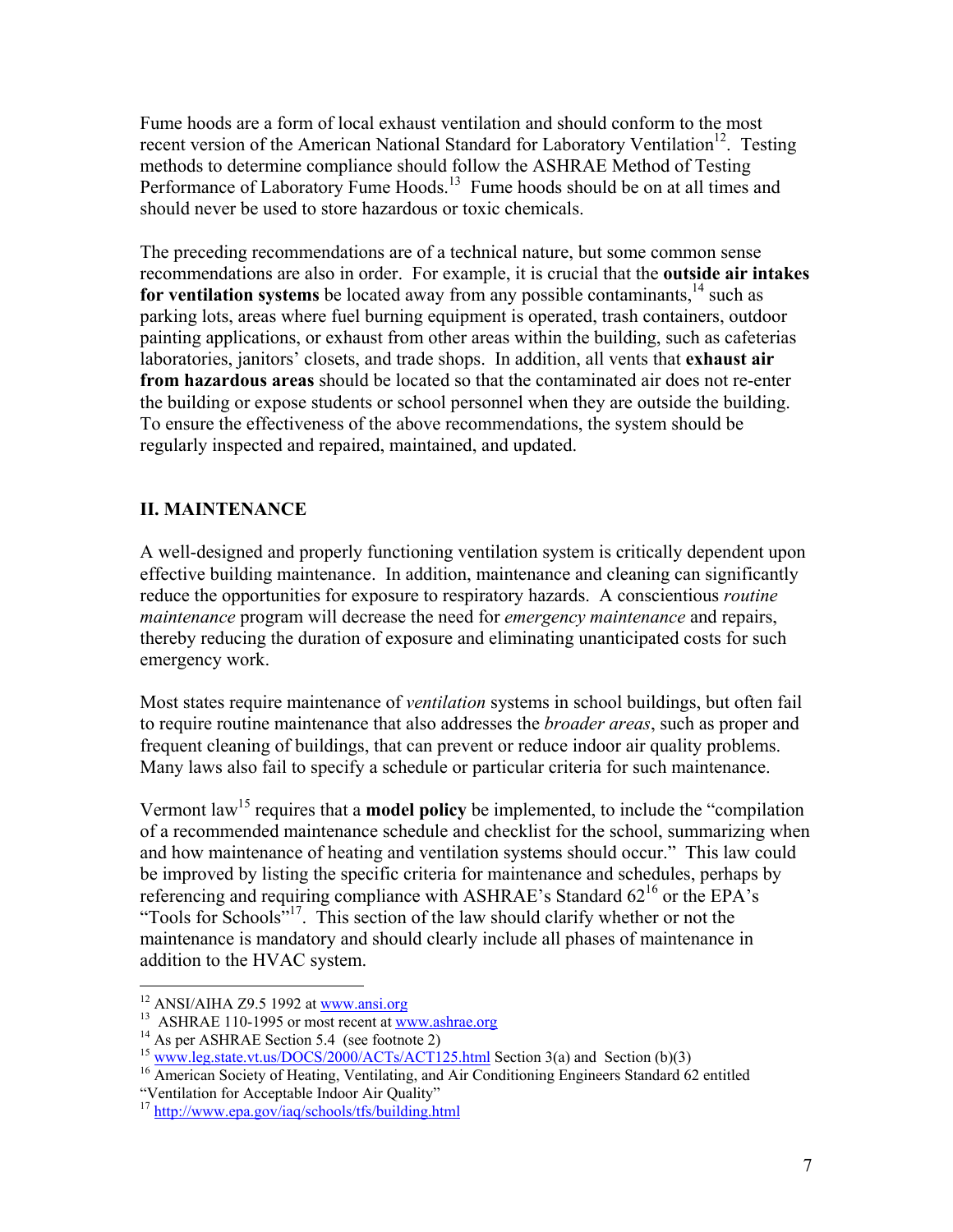Connecticut law is broader and does not limit maintenance to the HVAC system. It requires that "Each local or regional board of education … shall undertake maintenance of its facilities …" 18 … and shall adopt and implement an indoor air quality program that provides for **ongoing maintenance and facility reviews** necessary for the maintenance and improvement of the indoor air quality in its facilities ..."<sup>19</sup> This law, like the Vermont law, fails to include specific schedules and criteria for maintenance, but it does require that HVAC systems be "maintained … in accordance with the prevailing maintenance standards, such as Standard  $62<sup>20</sup>$  at the time of installation or renovation of such system."<sup>21</sup> Standard 62 does recommend maintenance schedules.<sup>22</sup> The shortcoming of this section is that it only addresses maintenance *schedules* that relate to the HVAC system. The law should reference a standard that includes all phases of maintenance, as does the EPA's "Tools for Schools."<sup>23</sup>

Maintenance procedures and schedules should address the day-to-day cleaning of classrooms, offices, common spaces, personal service rooms, storerooms, and utility areas. As per California's General Industry Safety Orders,<sup>24</sup> cleaning should be done with the following considerations:

- **Wet or damp mopping** is the ideal way to clean floors without increasing the amount of suspended particulate matter in the air.
- **Vacuuming** is always preferable to dry sweeping and should be done using a high-efficiency particulate air (**HEPA**) filtration machine.
- **The choice of cleaning materials** should take into consideration their toxicity and potential to cause respiratory problems.
- Whenever possible, cleaning should be done when **the area is not occupied**, and large cleaning projects should be done in areas that are sealed off from occupied areas.

In addition, a good law will recommend appropriate criteria for responding to reports of health problems or other conditions that may be related to indoor air quality. The model school environmental management plan required by Vermont law must include "mechanisms to resolve hazardous chemical exposure and indoor air quality problems as they occur  $\ldots$ <sup>"25</sup>

<sup>&</sup>lt;sup>18</sup> Connecticut General Statutes Chapter 170 section 10-220 Subsection (a) (3)

<sup>&</sup>lt;sup>19</sup> Connecticut General Statutes Chapter 170 Section 10-220 Subsection (a) (4)

<sup>&</sup>lt;sup>20</sup> American Society of Heating, Ventilating, and Air Conditioning Engineers Standard 62 entitled "Ventilation for Acceptable Indoor Air Quality" as referenced by the State Building Code adopted under section 29-252 of the general statutes (see footnote below)

<sup>21</sup> http://www.cga.ct.gov/2003/act/Pa/2003PA-00220-R00HB-06426-PA.htm 22 ASHRAE Standard 62-2001 referenced in footnote 20), Table 8-1<br>23 http://www.epa.gov/iaq/schools/tfs/building.html

<sup>&</sup>lt;sup>24</sup> Subchapter 7, Group 2, Article 9 (www.dir.ca..gov/Title8/3362.html)<br><sup>25</sup> www.leg.state.vt.us/DOCS/2000/ACTs/ACT125.html Section 3(c)(2)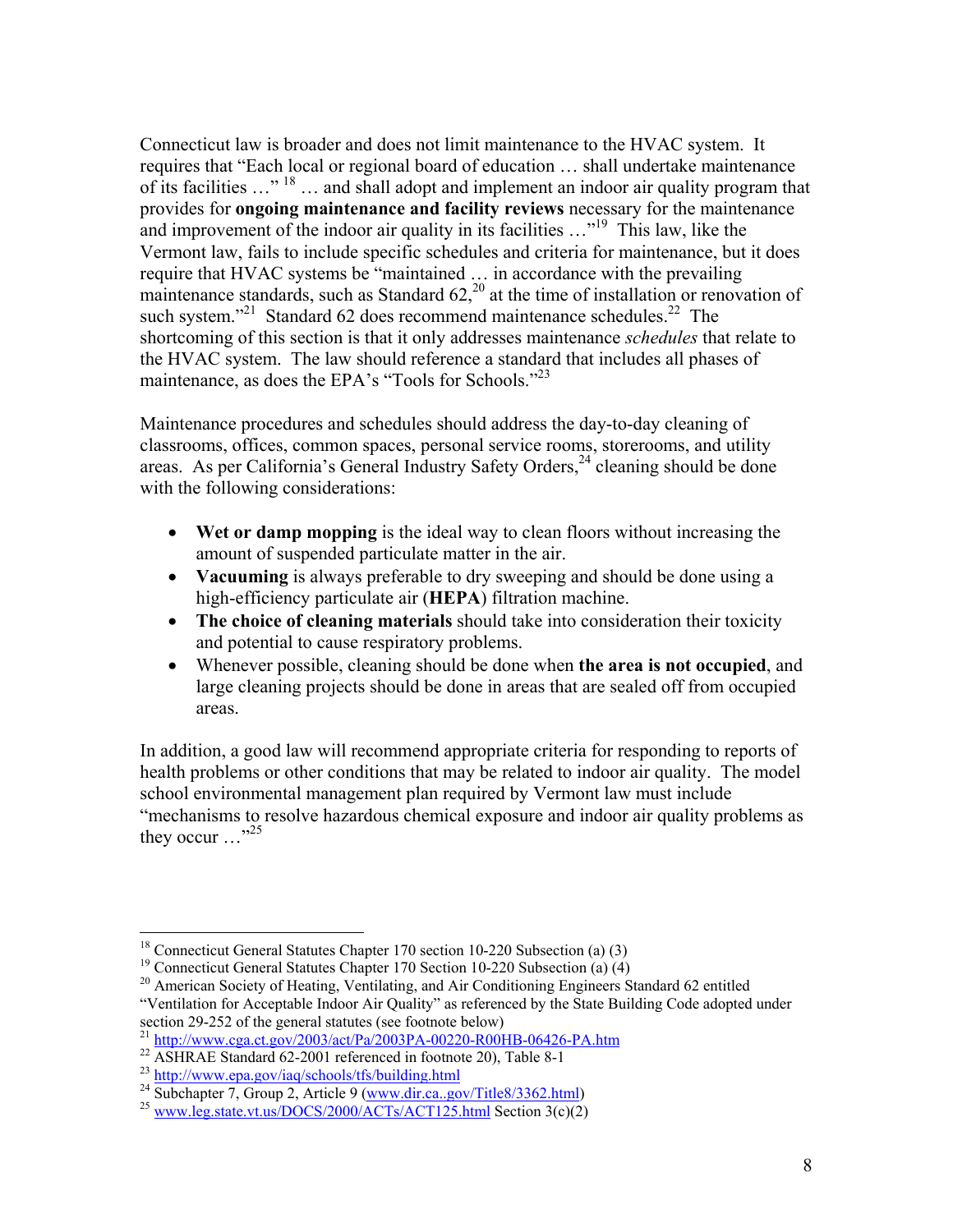A thorough and effective maintenance program can be implemented by following the recommendations contained within **EPA's "Tools for Schools**" program.26 EPA has more specific recommendations for response to and clean-up of mold and moisture.<sup>27</sup> These programs should be integrated into indoor air quality laws.

Another good reference for maintenance is the "checklist for schools," developed by the Massachusetts Multi-Agency Task Force on Schools.<sup>28</sup>

A very important means of reducing exposure to microbial<sup>29</sup> contaminants is ensuring that carpets that become wet be dried within 24 hours. **Wet carpets** provide an ideal growth medium for mold and mildew, and attempts at drying them after they have been wet for more than 24 hours are rarely successful. Wet carpets and rugs should be disposed of after one day.<sup>30</sup>

Appropriate laws that specify maintenance procedures and schedules cannot be effective unless **maintenance personnel are appropriately trained** to carry out their duties. Such training should be required, in particular, when an emergency arises that requires immediate attention.

Vermont law requires that "The commissioners of health and of buildings and general services, education and health, with help from the secretary of the agency of natural resources when appropriate, shall … organize school environmental health training workshop[s] for school environmental health coordinators and school administrators, and an annual training for school maintenance and custodial staff ..."<sup>31</sup>

Connecticut law<sup>32</sup> requires that training of maintenance personnel be reviewed during inspections, which must be conducted every five years, and those inspections are limited to new construction and buildings renovated after January 2, 2003. Both the Connecticut and Vermont laws could be improved by providing criteria for the training and Connecticut law could be improved by requiring the training for maintenance staff in all buildings, and by making the training mandatory, rather than simply making it a subject for inspection.

## **III. CHEMICALS AND PRODUCTS: HOW TO CHOOSE, STORE, AND USE**

One of the reasons that ventilation and maintenance are so critical in ensuring a healthy environment is the ubiquity of hazardous materials encountered inside buildings. These include those released from cleaning and maintenance products; paints and other

 $30$  Recommended by the Occupational Health Program within the Massachusetts Department of Occupational Safety, with specific recommendations available upon request (617) 969-7177

 $\frac{31}{32}$  www.leg.state.vt.us/DOCS/2000/ACTs/ACT125.html<br> $\frac{32}{32}$  Connecticut public statutes Chapter 170 Section 10-220 (d)

<sup>&</sup>lt;sup>26</sup> http://www.epa.gov/iaq/schools/tfs/building.html

<sup>&</sup>lt;sup>27</sup> http://www.epa.gov/mold/mold\_remediation.html<br><sup>28</sup> http://www.mass.gov/dph/beha/iaq/schools/checklist03.pdf <sup>29</sup> Such as mold, mildew, fungus, and bacteria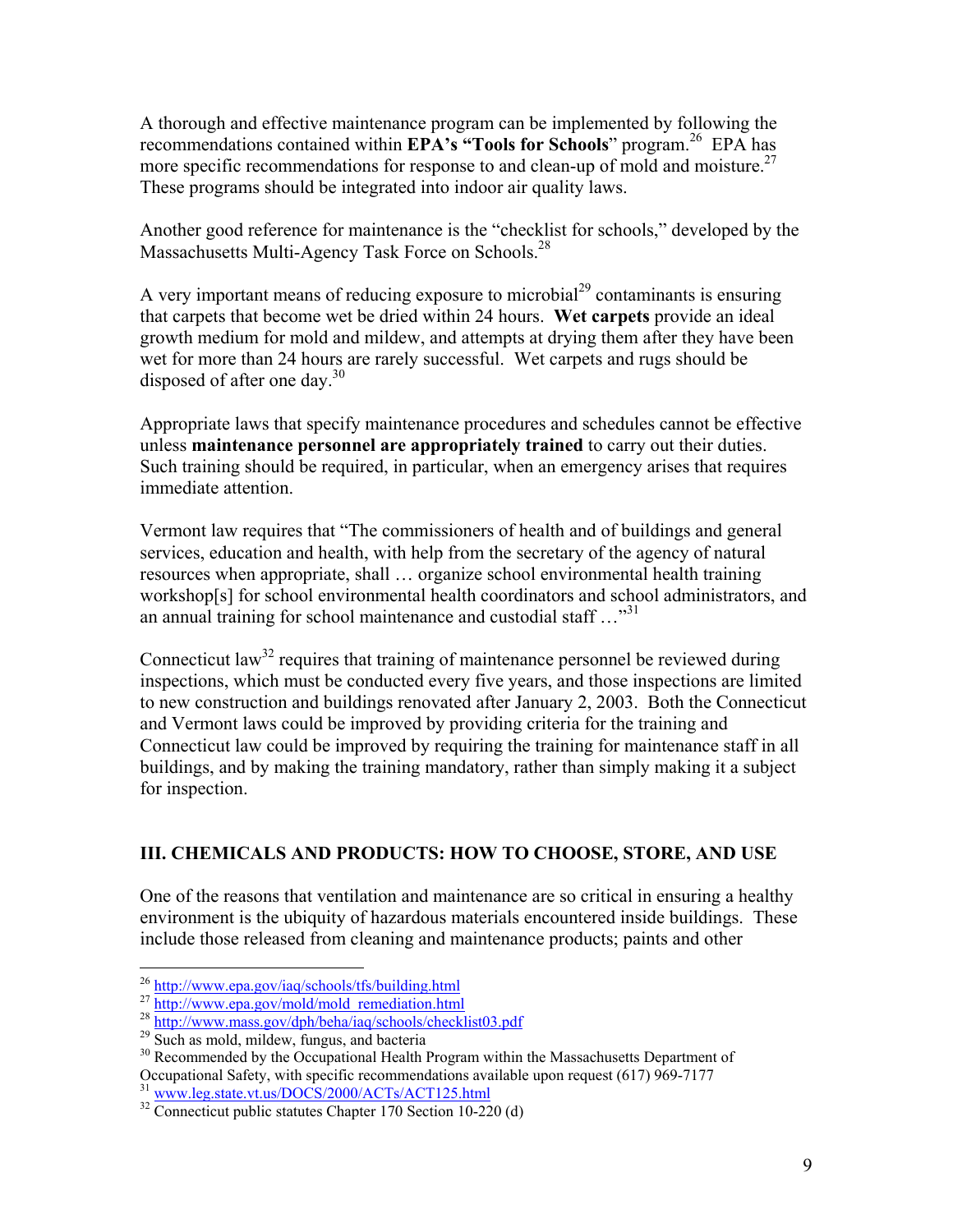coatings; furnishings; trade shops; building materials, and maintenance, repair, and renovation projects. A sufficient quantity of air and good filtration of the air entering the building will significantly reduce pollutants from the outside. To aid in reducing exposures originating indoors, however, it is crucial to eliminate or significantly reduce the concentration of those materials that can cause or aggravate asthma.

Rhode Island has passed model indoor air quality legislation, known as the Rules and Regulations for School Health Programs, amended October 2003,33 **which includes a comprehensive list of approximately 500 chemicals that may not be purchased or used in schools**. Their regulations also specify a general chemical hygiene program for schools. Adding a list of specific nontoxic or low toxicity building materials would further strengthen these regulations. The Massachusetts Executive Office of Environmental Affairs has developed a list of Environmentally Preferable Products for schools and municipalities, many of which have been reviewed for health effects.<sup>34</sup>

The state of Maine proposed legislation called **An Act To Protect Children from Toxic Chemicals in Schools,** which would fund a chemical clean-out program through a tax on certain pesticides. The state's Departments of Environmental Protection and Education would be charged with working together to implement the plan.

Some states rely upon non-governmental organizations for recommendations regarding chemicals and materials to use or avoid as a means of reducing environmental impact.<sup>35</sup>,<sup>36</sup> However, few states focus strictly on health criteria, and fewer still on respiratory health criteria, to comprehensively regulate the purchase or use of chemicals or other materials.

Federal<sup>37</sup> and state<sup>38</sup> "right-to-know" laws impose requirements for *providing information* about certain hazardous chemicals, but these laws do not *prohibit the use* of such materials. Respiratory hazards are not specifically addressed in most of these laws. For example, while the Massachusetts Right-to-Know law more stringently regulates the information that is released about certain categories of hazardous chemicals, these categories do not include respiratory hazards.

Some laws address environmental issues, but not human health issues. Laws that ban certain materials are usually federal laws, such as the bans against asbestos, lead, and mercury. None of these materials is a respiratory hazard, except for asbestos on the basis of its being a dust, but this is not the basis for the ban. The only significant ban that has had the potential to influence respiratory health was the ban on **urea-formaldehyde foam insulation**. The ban was lifted, however, shortly after it was issued.<sup>39</sup>

 $^{33}$  http://www.rules.state.ri.us/rules/released/pdf/DOH/DOH\_2722.pdf Section 39.4 and Appendix A  $^{34}$  http://www.mass.gov/epp/products/cleaning.htm

 $\frac{35 \text{ http://www.greensed.org/index.html}}{36 \text{ Conditions for Occupational Safety and Health (COSH) are good resources for chemical information and less toxic alternatives. For a list of COSHs, go to <http://www.coshnetwork.org/cosh groups1ist.html>$ 

<sup>&</sup>lt;sup>37</sup> 29CFR1910.1200 Federal OSHA's Hazard Communication Standard applies to private sector workplaces <sup>38</sup> See individual states' websites for details, such as Massachusetts at  $\frac{www.state.ma.us}{www.state.ma.us}$ <sup>39</sup> http://www.cpsc.gov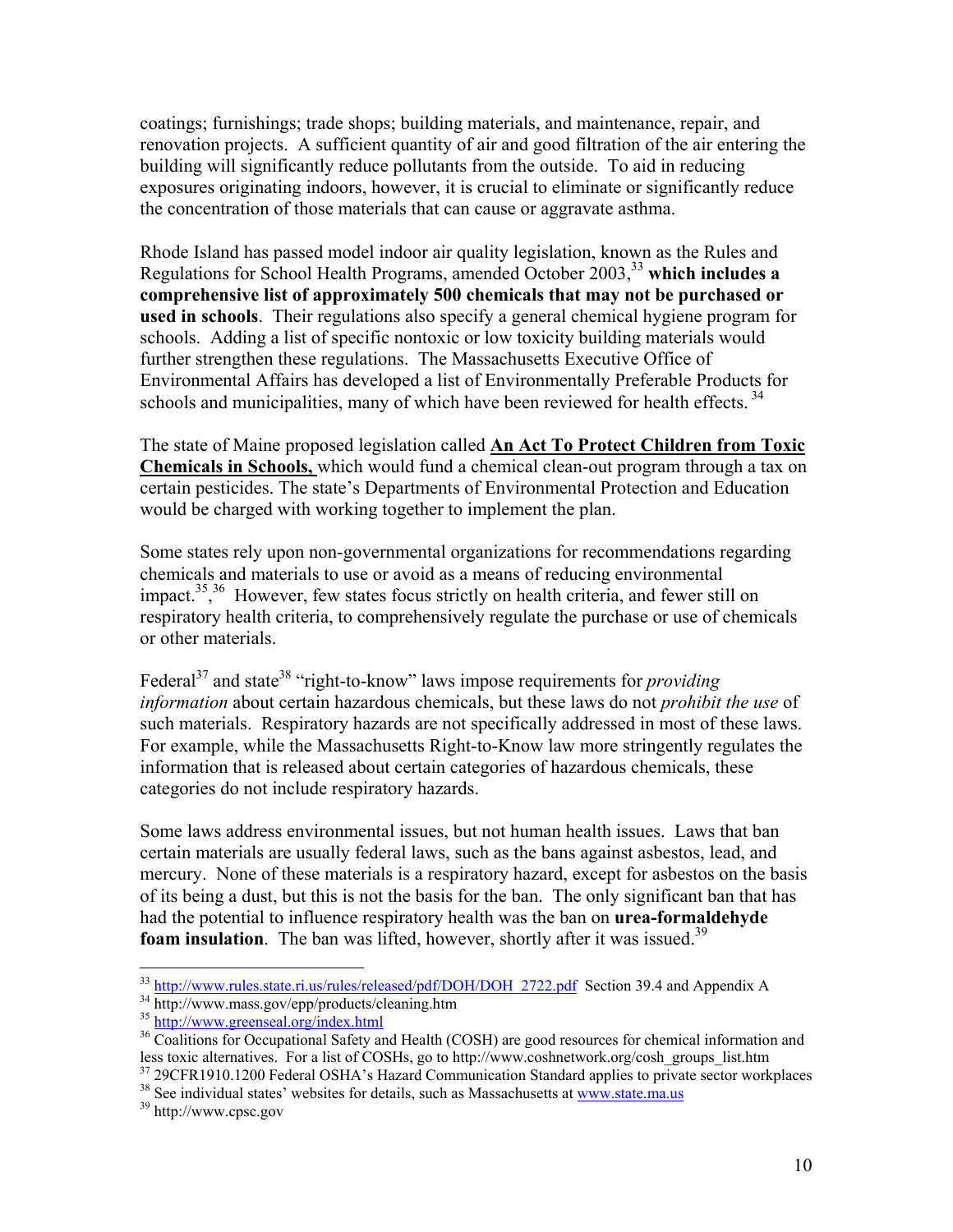Workplace health and safety laws, which are based on human health, do not prohibit the use of materials, but they do limit the concentrations to which workers may be exposed. However, these limits are not often not protective enough for healthy, self-selected working populations, much less the more vulnerable population of children, particularly those with respiratory illness. There is limited information about the concentration levels of chemicals or other hazardous materials that may cause or aggravate asthma. In addition, many chemicals used or manufactured in the workplace are not regulated at all. For these reasons, it is critical to limit exposure to respiratory hazards to whatever extent possible.

A law designed to effectively reduce the risk of asthma should address:

- **materials whose use is prohibited;**
- **materials whose use must be limited to certain concentration levels;**
- **materials that can be used or stored only under specified conditions;**
- **materials that are recommended for specific purposes; and**
- **conditions under which certain materials cannot be used**.

The EPA "Tools for Schools"<sup>40</sup> is a document that provides extensive guidance on indoor air quality in schools, including **how to manage chemical use and disposal**. More specific guidance on managing chemicals already in use in schools is provided in a document assembled by an environmental consultant for the Burlington, Massachusetts Health Department.<sup>41</sup> These guidelines should be incorporated by reference, as recommended under the section on Maintenance.

Rhode Island's law provides a good example for reducing exposures to chemical hazards. Following are additional elements that can be incorporated into law or guidance to more specifically reduce exposures to chemicals and products that may cause or aggravate asthma and other respiratory conditions.

- Use the least toxic and most easily maintainable **flooring**. Consult the Asthma Regional Council of New England's guide to the purchase and use of healthy flooring. $42$
- If **carpeting** must be used, consult the CRI Indoor Air Quality Green Label Plus Program<sup>43</sup> for testing results on the components of the carpet, adhesive, and pad.
- Use the **least toxic** paints, sealants, coatings,<sup>44</sup> and adhesives, preferably those that are listed as "low  $VOC^{45}$  or "zero  $VOC$ ".
- Purchase only paints, furnishings and other building materials, such as chip board, that do not contain **formaldehyde** and that do not generate formaldehyde while they are drying;  $46$

<sup>&</sup>lt;sup>40</sup> http://www.epa.gov/iaq/schools/toolkit.html

<sup>41&</sup>lt;br>http://www.epa.gov/Region7/education\_resources/teachers/ehsstudy/index.htm<br>42<br>http://www.asthmaregionalcouncil.org/<br>43<br>http://www.carpet-rug.com/drill\_down\_2.cfm?page=8&sub=6<br>44<br>Particularly avoid acid-cured wood floor

<sup>45</sup> VOC: volatile organic compound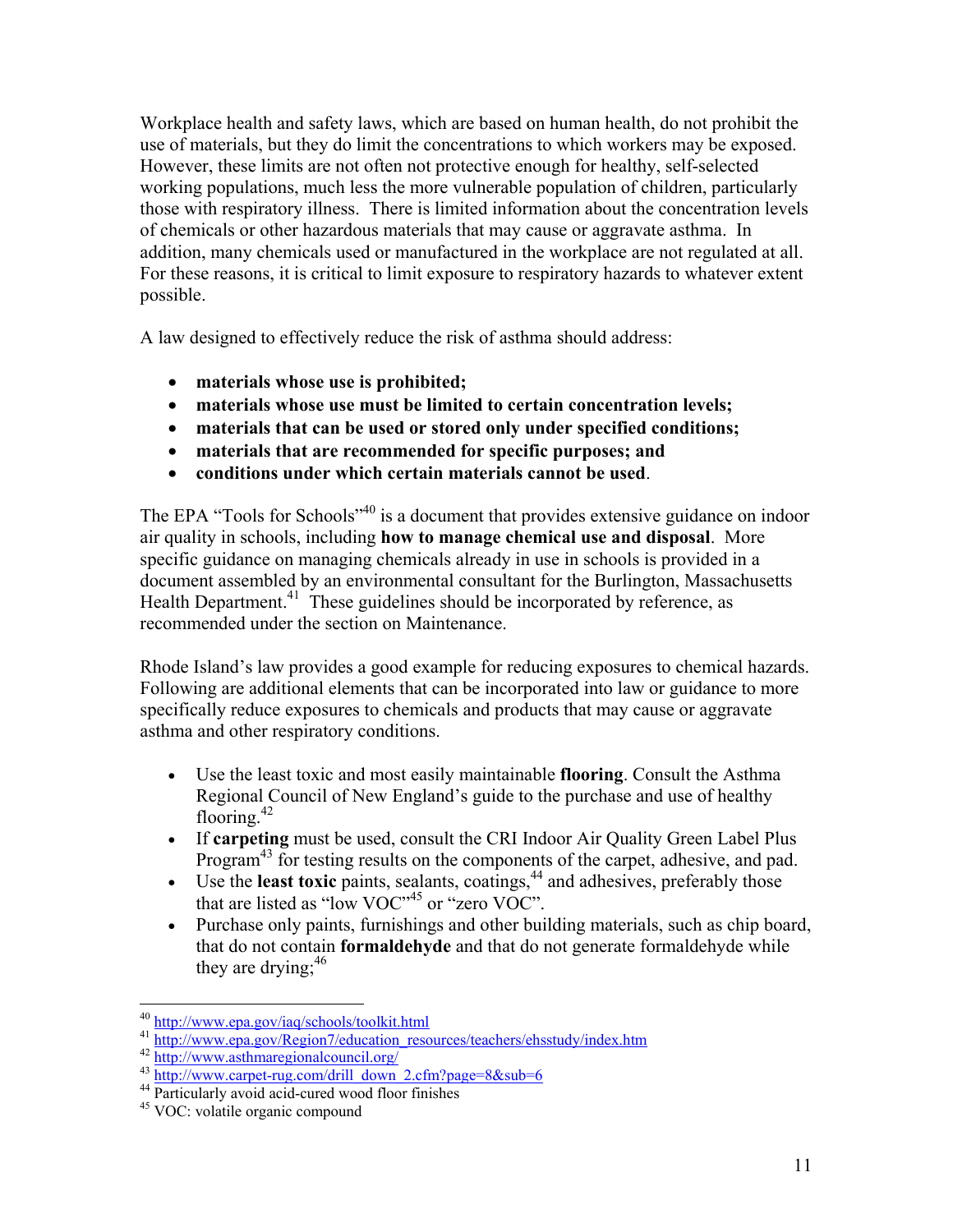- Use building materials for indoor surfaces that are **non-porous**, making them easier to clean and less likely to serve as a medium for the growth of mold, bacteria, and fungus;
- Purchase products without **fragrances** or other respiratory irritants;
- **Do not use <b>ozone generators** or air purifiers that emit ozone:<sup>47</sup>
- Reduce exposure to **cockroaches and other insects** that can cause or aggravate asthma, but ensure that the use of pesticides is a last resort and that, where used, they are applied under an **integrated pest management system**. A good example of such a system was developed by the California School Integrated Pest Management Program<sup>48</sup>. Massachusetts has one of the most restrictive laws addressing pesticide use both in schools and daycare centers: www.mass.gov/agr/ipm .
- Eliminate or reduce exposure to **animals or plants** in classrooms and other areas of schools.
- Prohibit **smoking** of any materials in school buildings and on school grounds.
- Do not purchase or use **latex** gloves or other latex products that may cause or aggravate asthma.
- Do not purchase cleaning products without first giving preference to those that are approved by Green Seal<sup>49</sup> and Environmentally Preferable Products.<sup>50</sup>
- Do not purchase materials that contain or emit **isocyanates** or urethanes.
- Complete a regular **inventory** of stored chemicals and properly dispose of those no longer used, needed, or safe.<sup>51</sup>

Regardless of the progress any school may make in reducing the number of materials that may cause or aggravate asthma, it is essential that staff, students, and their parents have full knowledge of the actual exposures that may be encountered at school. For this reason, states that do not have their own "**Right-to-Know**" laws should incorporate the federal Hazard Communication Standard<sup>52</sup> or another state's Right-to-Know law into a similar law of their own. Some states have Community Right-to-Know laws that may fill the gap. The federal Hazard Communication Standard only applies to private sector employees, but its requirements in that sector can be applied by incorporating them into state law. Rhode Island did this with respect to their chemical hygiene plan for schools.<sup>53</sup>

<sup>&</sup>lt;sup>46</sup> Some paints, even those without formaldehyde in their formulations, generate formaldehyde as a byproduct of the components of the paint when exposed to air. Studies have focused mostly on oil-based paints, but formaldehyde has also been produced as a by-product of latex paints, which do contain some VOCs. http://www.epa.gov/ORD/NRMRL/Pubs/600R01093/600R01093chap6.pdf

<sup>&</sup>lt;sup>47</sup> These are often used to reduce odors, but ozone is a respiratory irritant <sup>48</sup> http://www.schoolipm.info/

 $49$  This organization focuses more on environmental concerns than on issues of human health, but it does list some health concerns (although not respiratory health) and is a good place to start

http://www.greenseal.org/index.html<br>
<sup>50</sup> http://www.mass.gov/epp/products/cleaning.htm<br>
<sup>51</sup> List of Chemicals Prohibited from Use in Schools

<sup>&</sup>lt;sup>52</sup> The federal OSHA Hazard Communication Standard does not apply to public sector employers.<br><sup>53</sup> http://www.rules.state.ri.us/rules/released/pdf/DOH/DOH\_2722.pdf Section 39.2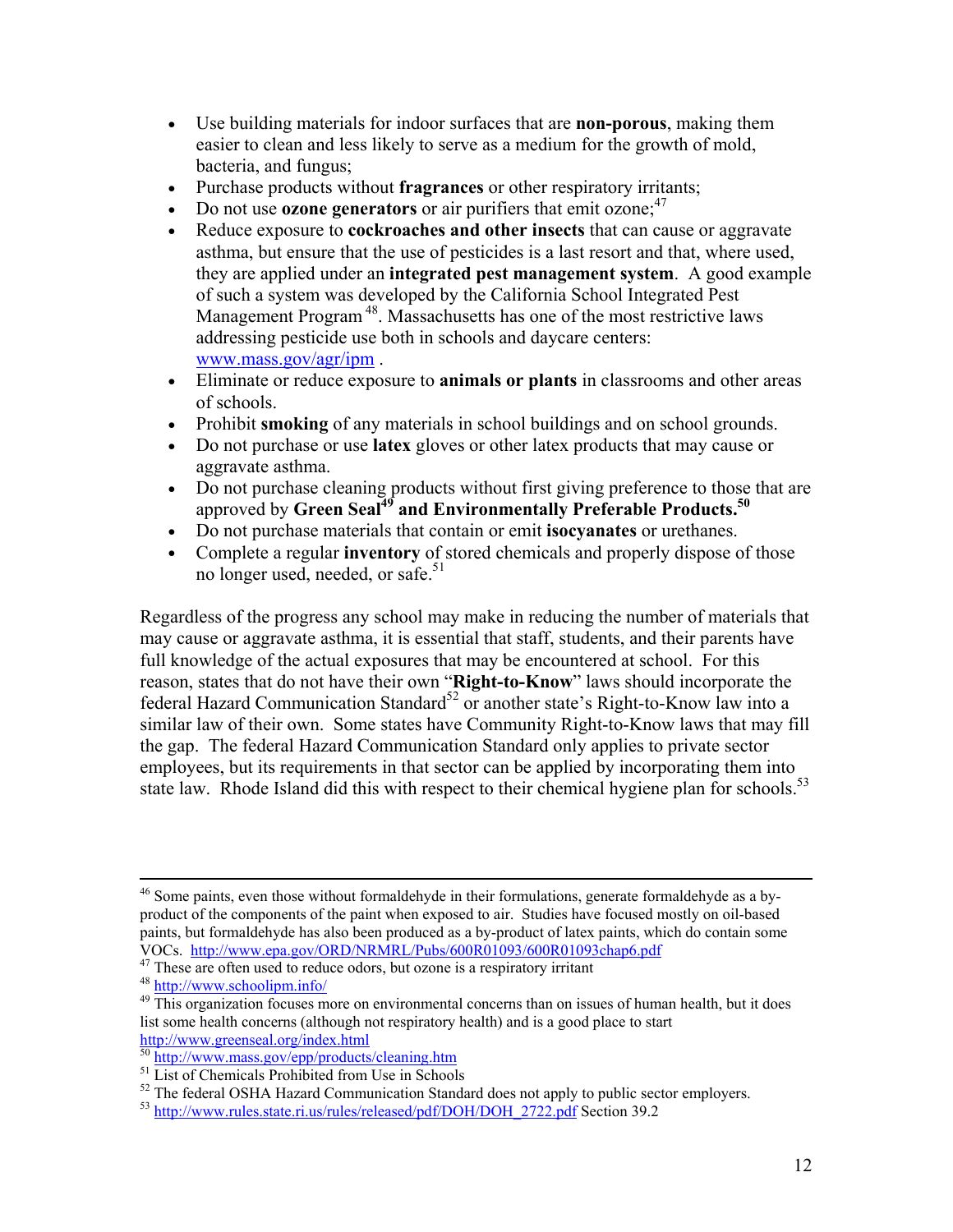Vermont law<sup>54</sup> requires the commissioner of education to distribute to all public schools a "model environmental health management plan" which "provides suggestions for communicating school environmental health status to building occupants and parents …" This requirement could be strengthened by specifying the criteria and timelines for communicating hazards and by making such communication mandatory.

## **IV. DESIGN, CONSTRUCTION, AND RENOVATION**

Many of the common indoor air quality problems can be prevented by prudent design of new construction and major renovation. Good design is cost effective in that it can significantly reduce the cost of subsequent repairs and renovation. Laws should include a list of materials that are known or suspected to cause or aggravate respiratory problems and prohibit their use in new or renovated school buildings. Ventilation and cooling systems have the most profound effect on subsequent indoor air quality. The recommendations contained in the previous sections should serve as standards for design and renovation.

Design of new or renovated schools should reflect the most stringent standards at the time of construction. For example, some ventilation designs may *allow* operation that complies with these standards, but the same designs may not *prevent* operation that falls outside the standards. A case in point is the ventilation system design that provides a variable volume of outside air, determined by the outdoor temperature. In an effort to reduce costs for cooling or heating, outside air that is above or below certain temperatures will be limited, and may be limited to fall below the standard set by building code or non-mandatory criteria. New designs should ensure that the reduction of outside air does not allow the quantity to fall below the minimum criteria.

Massachusetts has been very successful in devising criteria for new construction and the extensive renovation of school facilities. Schools engaging in such construction should refer to the work of the Massachusetts Technology Park Collaborative (MTC), a quasigovernmental agency that has supported the drafting of a manual for construction of "high performance schools."<sup>55, 56</sup> Such schools are those that meet strict criteria related to sustainability, energy conservation, and environment, including the indoor environment. These criteria are based on those developed by California's Collaborative for High Performance Schools.<sup>57</sup>

A crucial issue covered in the manual is how to address indoor air quality during construction and renovation projects. Some states, including Massachusetts and Connecticut, have required the use of SMACNA's<sup>58</sup> "IAQ **Guidelines for Occupied Buildings under Construction.**"<sup>59</sup> Adherence to these guidelines should be a condition

 $54$  www.leg.state.vt.us/DOCS/2000/ACTs/ACT125.html Section 3(c)(2)

 $55 \frac{\text{http://www.eley.com/MTC/CHPSMA_vII_1.pdf}}{\text{http://www.eley.com/MTC/CHPSMA_vII_1.pdf}}$ <br>  $56 \frac{\text{http://www.eley.com/MTC/CHPSMA_vII_1.pdf}}{\text{http://www.eley.com/MTC/CHPSMA_vII_1.pdf}}$ <br>  $57 \frac{\text{http://www.eley.com/MTC/CHPSMA_vII_1.pdf}}{\text{http://www.chps.net}}$ 

<sup>&</sup>lt;sup>58</sup> Sheet Metal and Air Conditioning Contractors National Association at www.smaccna.org<br><sup>59</sup> http://www.smacna.org/bookstore/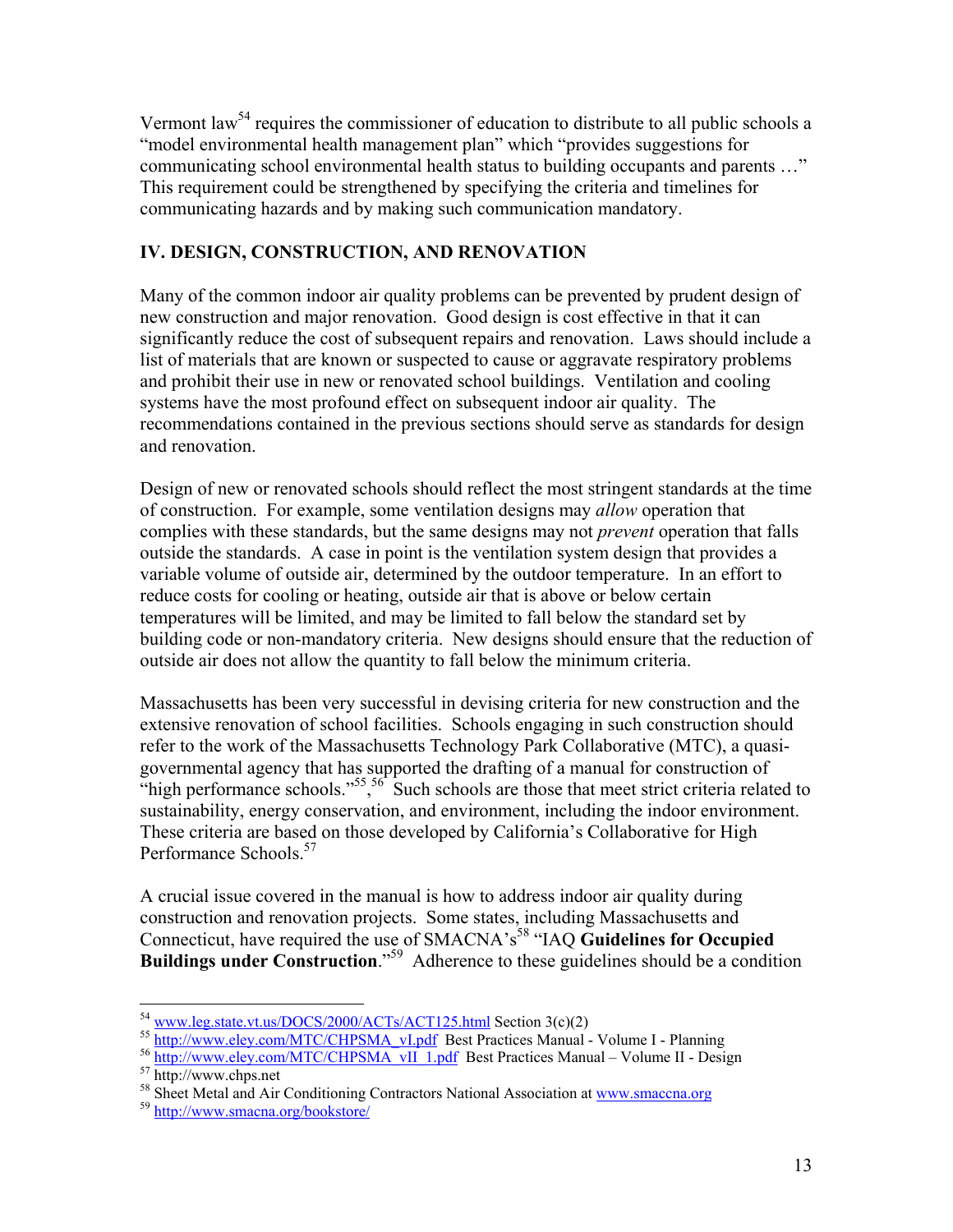of all school construction projects. All reputable contractors will have access to the SMACNA guidelines. These guidelines list recommendations to reduce exposures, including the following:

- Perform as much of the work as possible when the building is not occupied.
- Keep building occupants as far from the construction as possible.
- Install temporary barriers and ensure that the ventilation system is not drawing any pollutants to occupied areas (create positive pressure in those areas).
- Use methods that will reduce the concentration of airborne pollutants, such as wet methods.

A valuable guide for construction planning and practices that reduce the chance of subsequent health problems is the EPA's "Schools for Tools" manual on indoor air quality design.60 The salient recommendations for **construction planning** include:

- Incorporate indoor air quality goals into the bid and construction documents.
- Require the development and use of an indoor air quality management plan.
- Ensure that all members of the project team are familiar with indoor air quality issues and have defined their responsibilities to address those issues.
- Require contractors to provide information on any product substitutions.

Recommendations for safer **construction practices** include:

- Keep building materials dry to prevent microbial growth.
- Dry water damaged materials as soon as possible.
- Clean spills of toxic or irritant materials immediately.
- Seal unnecessary openings.
- Temporarily seal ductwork to prevent contamination during construction.

Many practices that are crucial for healthy design, construction, and renovation are required as a contingency for funding. As illustrated in the section of this report on funding, many states will not accept bids for contracts unless the proposal incorporates standard practices that optimize indoor air quality.

# **Overall Policies to Support Healthy Schools**

The following sections - **assessment, funding, and implementation** - address the policies necessary to support the technical recommendations presented in the previous sections. These policies are all inter-related. **Assessment** of indoor air quality allows schools to carry out the technical recommendations and allows authorities, such as the state department of education or the legislature, to evaluate a school's **implementation** of

 $\overline{a}$ <sup>60</sup> http://www.epa.gov/iaq/schooldesign/construction.html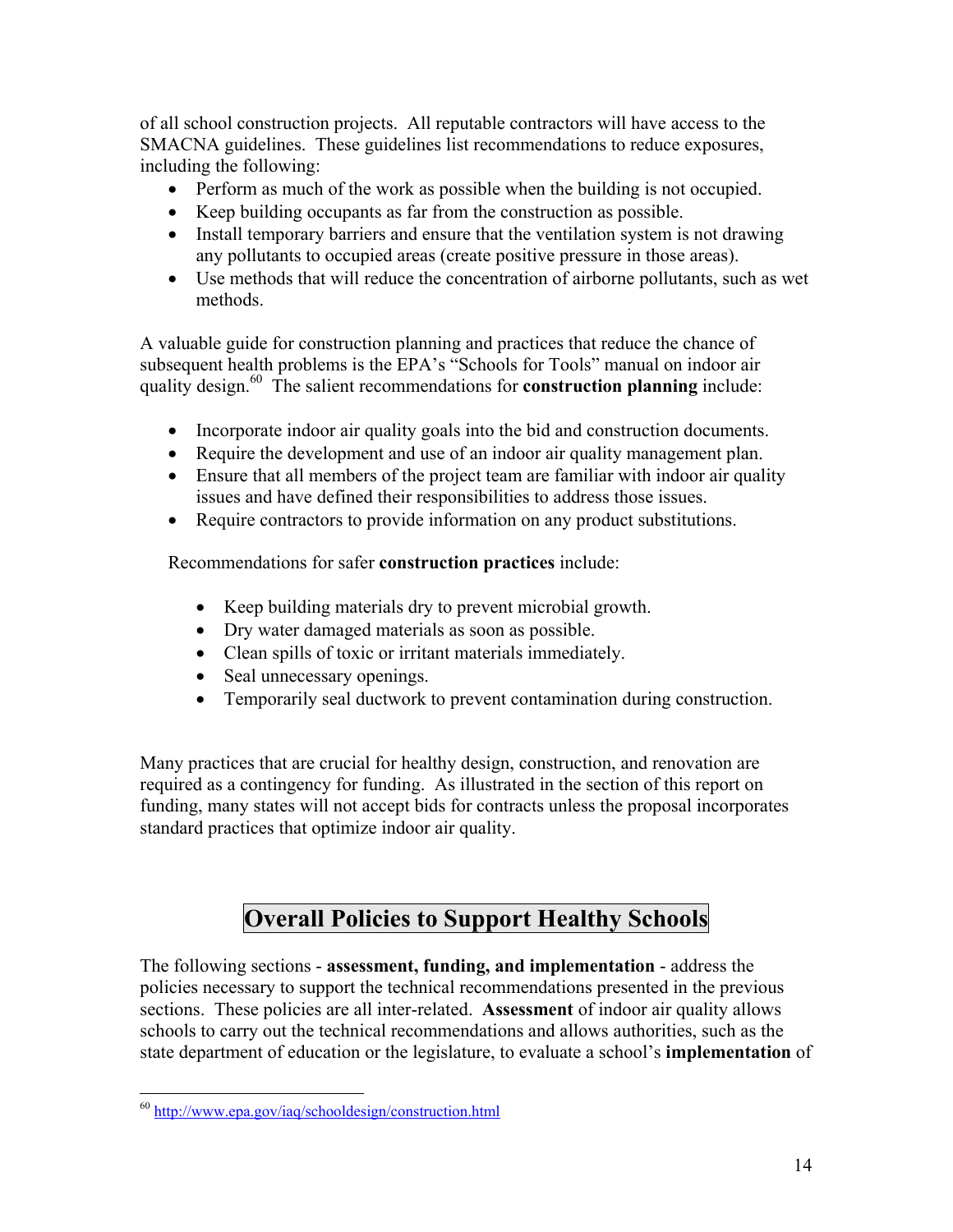state-based laws and mandates. **Funding** for repairs and renovations is often contingent upon appropriate **implementation** of those laws and mandates, and the need for funding cannot be determined without a thorough and accurate **assessment** of the buildings.

## **a) Assessment**

In order to establish appropriate measures to reduce indoor air pollutants, it is essential to determine the needs within each building. Such a determination requires a thorough assessment of at least:

- the ventilation and cooling systems;
- the chemicals and materials in use or in storage in and around the school;
- the condition of the roof and building envelope;
- the condition of ceilings, walls, floors, and carpets, with special attention to moisture and particulate matter;
- the condition of horizontal surfaces, with regard to dirt and dust;
- the condition of porous materials, such as drapes, furniture and partitions;
- the presence of insects, feathered or furry animals; and
- the schedule, frequency, and effectiveness of maintenance.

Connecticut law<sup>61</sup> requires an inspection and evaluation of the indoor air quality in all school buildings "constructed, extended, renovated or replaced on or after January 1, 2003." The evaluation must be completed every five years and must cover a broad range of potential sources of indoor air quality problems, such as:

- HVAC systems;
- exposure to airborne microbiological particles, such as fungi, mold, and bacteria;
- the presence of hazardous substances;
- moisture incursion; and
- training of building staff.

The law references the EPA Tools for Schools, which contains several checklists for evaluating indoor air quality in schools.<sup>62</sup>

The Connecticut law could be strengthened by extending it to all schools, instead of limiting its coverage to recently constructed or renovated buildings, given that some of the worst ventilation conditions can be found in older buildings. Connecticut requires an assessment of newer or renovated buildings only once every five years. Maine law, however, requires an annual inspection of the HVAC system,<sup>63</sup> but the inspection is not as broad as that called for by the Connecticut law. Maine law also requires the correction of any HVAC problems identified during the inspection, but does not specify a time period for corrective action. Both states require that records of the inspection be

<sup>1</sup>  $61$  Connecticut public statutes chapter 170 section 10-220 (d)

 $\frac{62 \text{ http://www.epa.gov/iaq/schoolstoolkit.html}}{\text{http://janus.state.me.us/legis/statutes/20-A/title20-Asec6302.html}}$  (3)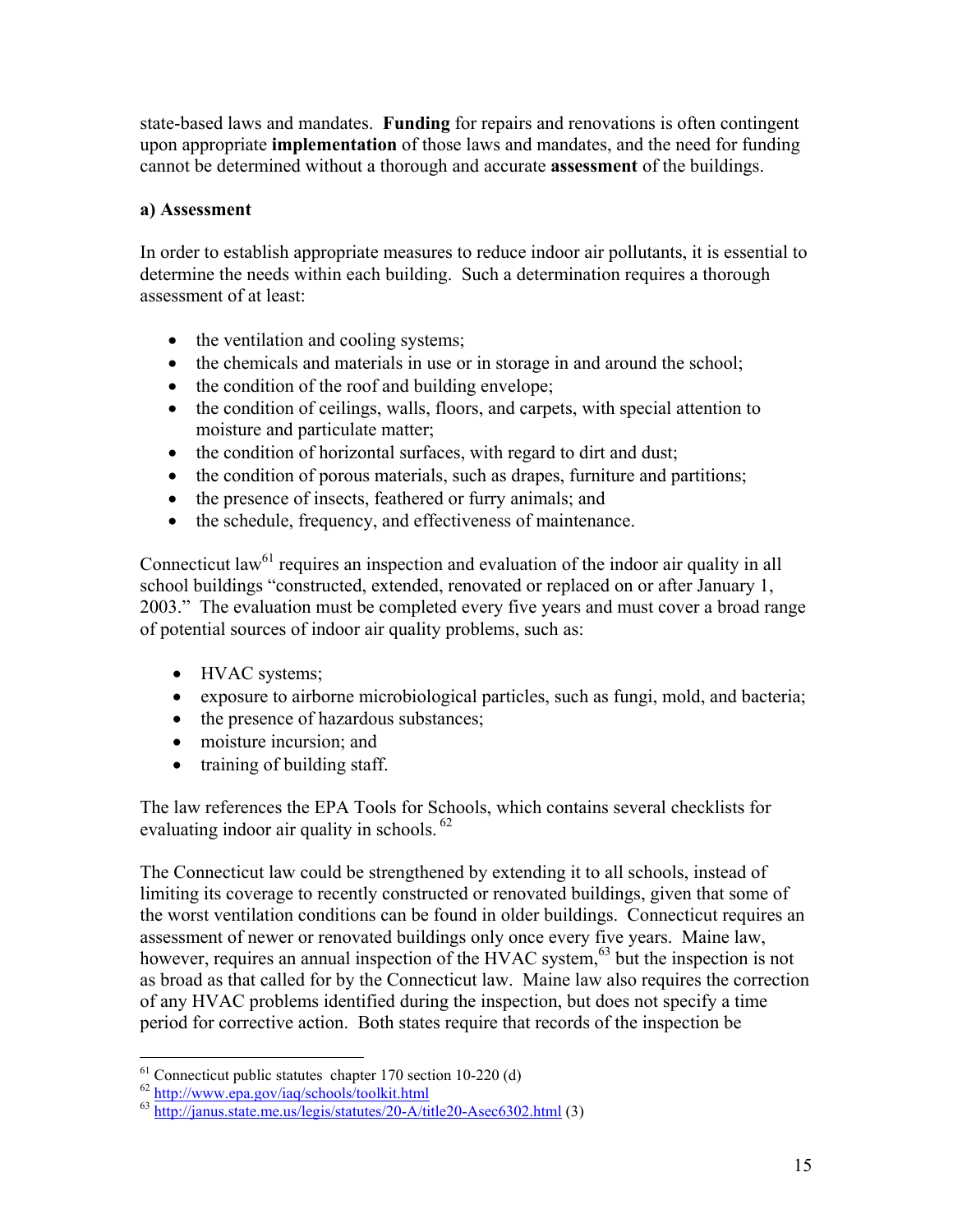maintained, which is critical for evaluating progress and for providing information about past exposures.

Most states depend upon individuals employed by or contracted by the Department of Education, Health or Environment to address indoor air quality issues. The important point is that an organization is responsible for this monitoring function.

It can be difficult in some cases to reach agreement about the air quality in a particular environment, particularly if funding for remediation is dependent upon a substantiated need. In Connecticut, if a standard doesn't exist to dictate how to address the specific conditions, the state may call in outside consultants to evaluate whether or not the indoor air quality is adequate. The University of Connecticut,<sup>64</sup> is specifically referenced in the legislation as an example of a source of expert consultants. School departments that hire outside consultants should request in advance full details of the work that is proposed and the final cost. The work should address the specific issues, rather than be limited to a boiler plate analysis that is costly, but does not ultimately abate the conditions of concern.

## **b) Funding**

An effective means of incorporating good indoor air quality practices into school renovation or construction projects is to require that bidders include in their proposals provisions for minimizing or eliminating health hazards potentially associated with the work. Bidders should also be required to submit a detailed assessment of the status of the indoor air quality in buildings to be renovated.

Improvements to indoor air quality should receive priority status for funding. Maine has established a "School Revolving Renovation Fund," which assigns first priority for certain projects, including improving indoor air quality in school buildings.<sup>65</sup>

Several states make approval of school building projects contingent upon certain conditions, such as Connecticut's requirement that plans for the construction, renovation, or replacement of a school building include: a) adherence to the SMACNA guidelines to ensure good indoor air quality in occupied buildings under construction; b) roof construction specifications that minimize the potential for water damage; and c) indoor air quality training for building maintenance staff. $66$ 

Minnesota and Massachusetts require that state municipalities planning major construction or renovations undergo an environmental impact statement (EIS). The local school department may not approve the project until the EIS is reviewed.<sup>67</sup> In Massachusetts, the assessment must conform to ASTM Phase I standards. A Phase II assessment, which requires actual testing, shall be conducted based on the Phase I assessment results. California recently passed a law prohibiting schools being built

<sup>&</sup>lt;sup>64</sup> University of Connecticut Health Center Division of Occupational and Environmental Medicine 65 Maine statutes title 30-A, Part 2, Subpart 9, Chapter 225, Subchapter 3, Section 6006-F

 $^{66}$  http://www.cga.ct.gov/2003/act/Pa/2003PA-00220-R00HB-06426-PA.htm Section 6 (b) 2,3,4<br>  $^{67}$  Minnesota statutes 16D.04, sub. 2b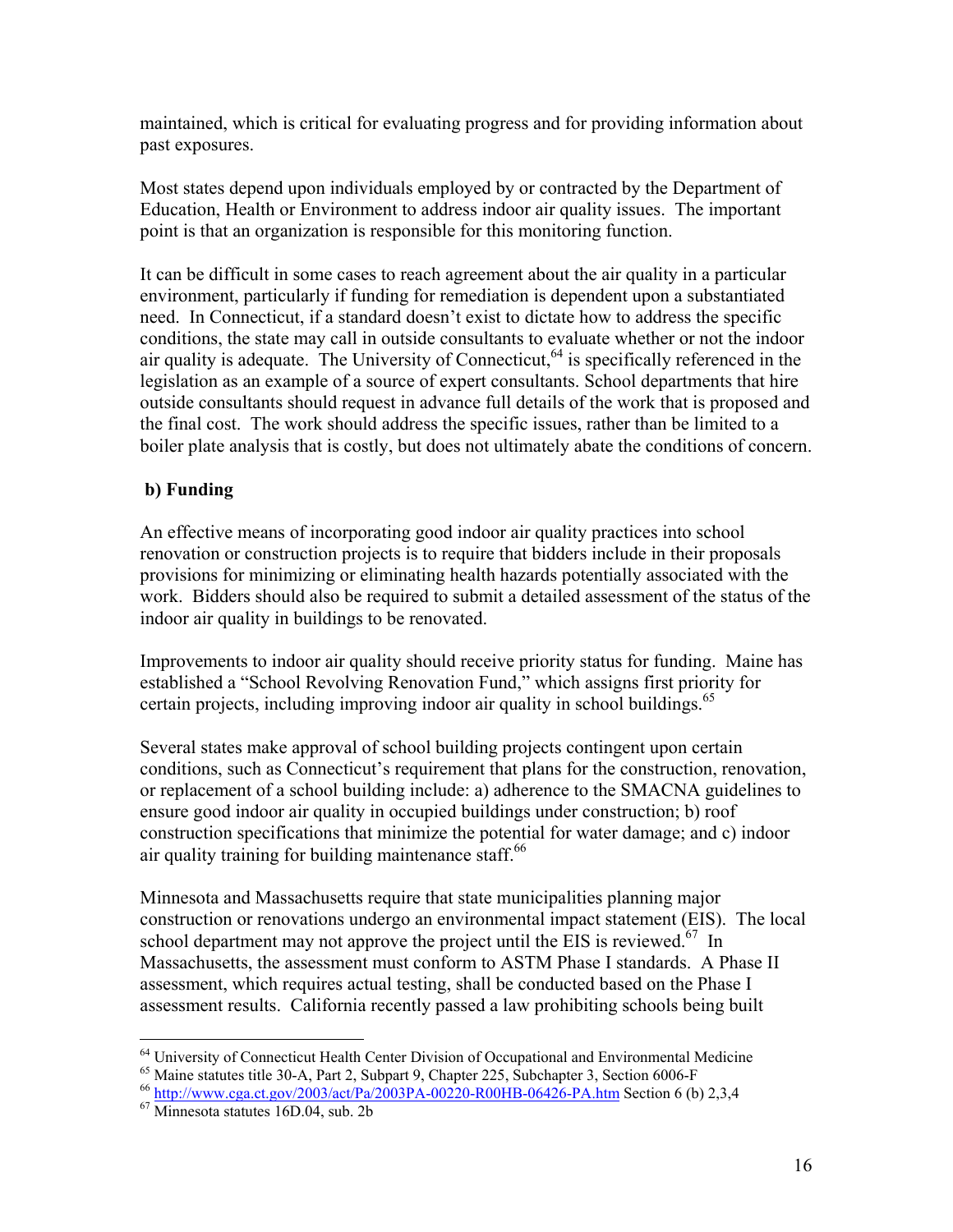within 500 feet of a freeway, as a new study connects freeway proximity with asthma in children.

### **c) Implementation, Oversight, and Enforcement**

Most states designate responsibility for indoor air quality to local or regional school or health districts or boards of education. To ensure adherence to legal or mandated standards, many laws require that reports of the status of indoor air quality be submitted to the state commissioner of education or to the state legislature. Connecticut, for example, requires that the boards of education "report annually to the Commissioner of Education on the condition of its facilities and the action taken to implement its long-term school building program and indoor air quality."<sup>68</sup> Maine law convened a task force to establish and implement the state's standards for indoor air quality in schools.<sup>69</sup> One of the functions of the task force was "to provide adequate state oversight so that indoor air quality standards for school facilities may be enforced."<sup>70</sup>

Effective compliance with indoor air quality standards is essential, not only for protecting the health of students and staff, but for determining whether or not the standards themselves are sufficiently protective.

There are very few states with laws that contain true enforcement, which makes it difficult to ensure accountability on the part of the agencies responsible for indoor air quality in schools. Maine's law does contain enforcement language, making the school administrative unit responsible for correcting potentially hazardous conditions and holding the unit liable for penalties.<sup>71</sup>

As illustrated in the previous section, many states have tied funding to compliance with indoor air quality standards. Rhode Island has done the same, but rather than making prospective funding contingent upon the promise of compliance, the law imposes a penalty for non-compliance in the form of withholding public money that has been apportioned to the city or town.<sup>72</sup>

Rhode Island has written some broad language to protect the health and safety of students and staff in their schools. In addition to creating an extensive list of chemicals and materials prohibited in schools, *the state has extended OSHA standards to students*, standards that generally cover only employees.<sup>73</sup>

The age and deteriorating conditions of many schools, the lack of good information about potential health hazards and their control, the high cost of remediating unhealthy conditions, and the dearth of funds for education and capital improvements, all contribute

 $\overline{a}$  $68$  Connecticut public statutes chapter 170 section 10-220 (a) (4)

<sup>&</sup>lt;sup>69</sup> http://janus.state.me.us/legis/ros/lom/LOM120th/Res1-50/Res1-50-49.htm 70 http://janus.state.me.us/legis/ros/lom/LOM120th/Res1-50/Res1-50-49.htm 71 http://janus.state.me.us/legis/statutes/20-A/title20-Asec15912.html

 $72$  Rules and Regulations for School Health Programs (RI6-21-SCHO), Part V, Section 42.1

 $^{73}$  Rules and Regulations for School Health Programs (RI6-21-SCHO), Part V, Section 39.2